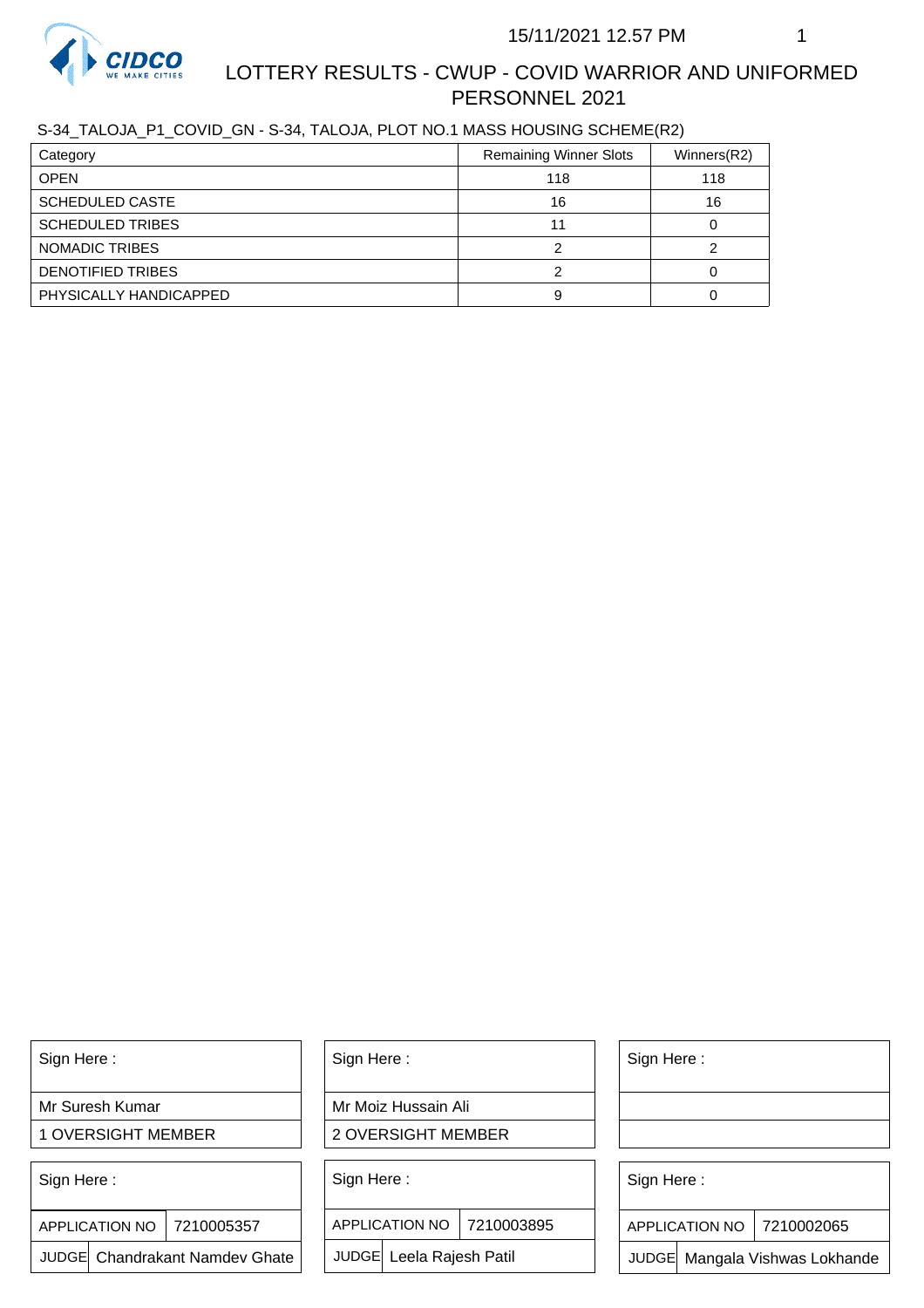

Winner List

 LOTTERY RESULTS - CWUP - COVID WARRIOR AND UNIFORMED PERSONNEL 2021

## Scheme: S-34\_TALOJA\_P1\_COVID\_GN - S-34, TALOJA, PLOT NO.1 MASS HOUSING SCHEME

Category - OPEN - OPEN

| Priority No    | Application<br>Number | <b>Applicant Name</b>                  | Flat*<br>Bd, Wg, Fl, Ft (Rnd) | Priority No | Application<br>Number | <b>Applicant Name</b>                                                     | Flat*<br>Bd, Wg, Fl, Ft (Rnd) |
|----------------|-----------------------|----------------------------------------|-------------------------------|-------------|-----------------------|---------------------------------------------------------------------------|-------------------------------|
| $\mathbf{1}$   | 7210008722            | Mrs Vaishali Deshpande<br>Deshpande    | $L01, -17,$<br>11(R2)         | 21          | 7210009321            | Mr Padmarao Rajanna $\vert$ $L$ 03, -, 12, 4(R2)<br>Saudolla              |                               |
| $\mathbf{2}$   | 7210007305            | Mr Abhaysing Julalsing<br>Chitterajput | L01, $-$ , 5, 8(R2)           | 22          | 7210009148            | Mr Tanaji Abaso Kodag                                                     | $ L01, -, 18, 3(R2) $         |
| 3              | 7210006689            | Mr Anilkumar Dnyandeo<br>Mali          | $L$ 03, -, 5, 12(R2)          | 23          | 7210003236            | Mrs Vidya Sandip Patil                                                    | L02, -, 19,<br>10(R2)         |
| $\overline{4}$ | 7210009369            | Nayan<br>Mrs<br>Ashok<br>Nachankar     | $-01, -11, 6(R2)$             | 24          | 7210003139            | Mr Anant Vasant Wakade                                                    | L03, $-$ , 2, 2(R2)           |
| 5              | 7210002261            | Mr Dattatray Jaysing Kale              | L03, -, 21, 2(R2)             | 25          | 7210004057            | Mr Deepak Vasantrao $\vert$ $_{L03, \, \cdot, \, 14, \, 1(R2)}$<br>Metkar |                               |
| 6              | 7210005354            | Mr Pannaram Savaramji<br>Choudhary     | L03, -, 10, 8(R2)             | 26          | 7210005563            | Mr Sanjay Revji Darekar                                                   | $L02, -3, 6(R2)$              |
| $\overline{7}$ | 7210001767            | Ms Alka Satish Pawar                   | $ $ L03, -, 16, 6(R2)         | 27          | 7210000793            | Mr Sanjay Jijaba Jamdade                                                  | $L03, -2, 9(R2)$              |
| $\bf 8$        | 7210000572            | Sandeep<br>Мr<br>Harishachandra Tawde  | $-02, -11, 5(R2)$             | 28          | 7210009773            | Mr Paresh Manharlal Desai   L02, -, 4, 2(R2)                              |                               |
| 9              | 7210005878            | Mr Ravindra Balbhimrao<br>Mane         | L01, -, 17, 7(R2)             | 29          | 7210006604            | Mr Vijay Kisan Gadhave                                                    | L02, $-$ , 7, 4(R2)           |
| 10             | 7210001865            | Mrs Prajakta Pandurang<br>Kadam        | $-01, -, 9, 10(R2)$           | 30          | 7210008834            | Ms Tejal Kirtikumar<br>Chavan                                             | L01, -, 4, $5(R2)$            |
| 11             | 7210006657            | Mr Ashok Maruthi Jadhav                | L02, -, 11, 2(R2)             | 31          | 7210003305            | Mrs Chhaya Gurunath<br>Kadam                                              | L02, -, 12, 4(R2)             |
| 12             | 7210001512            | Mrs Bhakti Deepak Vedak                | L03, $-$ , 2, 4(R2)           | 32          | 7210002874            | Mr Deepak Shankar Koli                                                    | L02, -, 12, 9(R2)             |
| 13             | 7210005235            | Mrs Tossy Suresh Mathew                | L02, $-$ , 5, 5(R2)           | 33          | 7210002729            | Mr Sachin Hanmant $\vert$ $L$ 01, -, 10, 4(R2)<br><b>Bhilare</b>          |                               |
| 14             | 7210004260            | Mr Dattatray Jagannath<br>Londhe       | L03, -, 4, $6(R2)$            | 34          | 7210002536            | Mr Hemant Gulabrao<br>Gaikwad                                             | $L01, -, 4, 6(R2)$            |
| 15             | 7210009314            | Mr Shriram Bhaskar<br>Panmand          | $L03, -, 2, 5(R2)$            | 35          | 7210001963            | Mrs Namita Gajanan $\vert$ L02, -, 17, 7(R2)<br>Shinde                    |                               |
| 16             | 7210000400            | Mrs Akshada Ajaykant<br>Khedkar        | L02, -, 21, 1(R2)             | 36          | 7210006263            | Ms Shamli Rajendra Mane                                                   | $ L03, -, 13, 9(R2) $         |
| 17             | 7210001468            | Mr Mohammedsufiyan<br>Shaikh           | L02, $-$ , 1, 9(R2)           | 37          | 7210004474            | Mr Shubham Rupesh Mali                                                    | $L01, -21,$<br>12(R2)         |
| 18             | 7210004433            | Mr Mukesh Bibhishan<br>Londhe          | L03, -, 17,<br>11(R2)         | 38          | 7210004611            | Ms Jayshree Keshav<br>Thakur                                              | L01, $-$ , 8, 8(R2)           |
| 19             | 7210001239            | Mr Prakash Gopal Bhoir                 | $L01, -7, 5(R2)$              | 39          | 7210000436            | Ms Hansa Devji Gothi                                                      | $L02, -17,$<br>12(R2)         |
| 20             | 7210001830            | Mrs Vanita Prakash<br>Durgade          | $\vert$ L02, -, 4, 12(R2)     | 40          | 7210003613            | Ms Varsha Dagdu Maskar                                                    | L02, -, 13, 5(R2)             |
|                |                       |                                        |                               |             |                       |                                                                           |                               |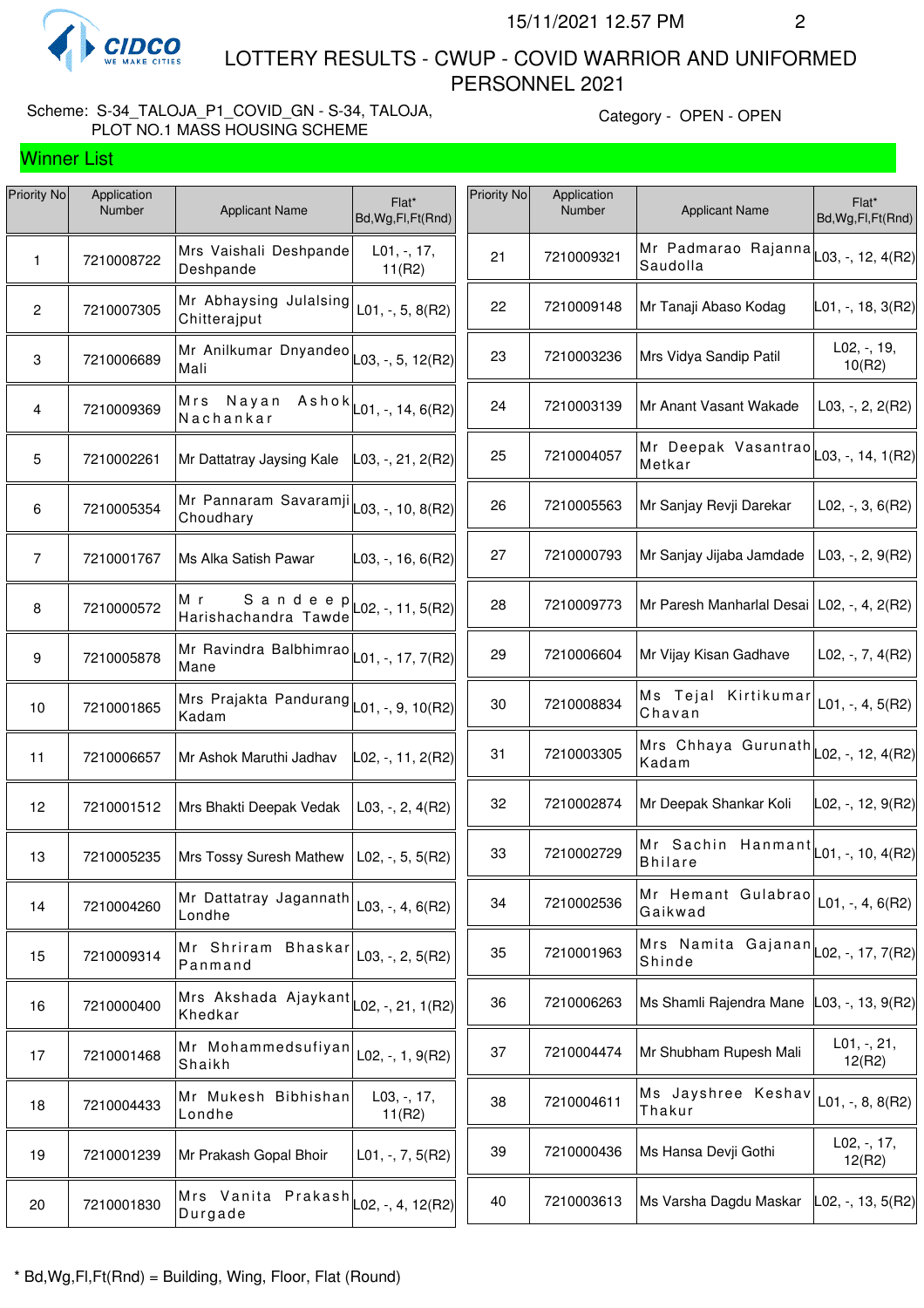

Winner List

 LOTTERY RESULTS - CWUP - COVID WARRIOR AND UNIFORMED PERSONNEL 2021

### Scheme: S-34\_TALOJA\_P1\_COVID\_GN - S-34, TALOJA, PLOT NO.1 MASS HOUSING SCHEME

Category - OPEN - OPEN

| Application<br><b>Number</b> | <b>Applicant Name</b>            | Flat*<br>Bd, Wg, Fl, Ft (Rnd) | Priority No                                                                                                                                                                   | Application<br>Number | <b>Applicant Name</b>                                                | Flat*<br>Bd, Wg, Fl, Ft (Rnd) |
|------------------------------|----------------------------------|-------------------------------|-------------------------------------------------------------------------------------------------------------------------------------------------------------------------------|-----------------------|----------------------------------------------------------------------|-------------------------------|
| 7210007774                   | Mr Hemant Shankar Patil          | L02, -, 11, 6(R2)             | 61                                                                                                                                                                            | 7210002594            | Mrs Vidya Sagar Hirapure                                             | $L03, -21,$<br>12(R2)         |
| 7210005698                   | Ms Poonam Ramdutt<br>Nagvanshi   |                               | 62                                                                                                                                                                            | 7210003467            | Mr Anil Kisan Chaugule                                               | L03, -, 20, 7(R2)             |
| 7210009904                   | Galande                          |                               | 63                                                                                                                                                                            | 7210001553            | Mrs Siddhi Ravindra $\vert$ L01, -, 20, 2(R2)<br>Kokane              |                               |
| 7210001601                   | Mrs Deepmala Santosh<br>Morkar   | L03, $-$ , 8, 9(R2)           | 64                                                                                                                                                                            | 7210003081            | Mr Bholanath Litngu Toppo L03, -, 17, 6(R2)                          |                               |
| 7210000398                   | Mrs Kavita Sagar Rajiwade        | $L02, -11,$<br>10(R2)         | 65                                                                                                                                                                            | 7210004769            | Mr Sachin Dhondiba<br>Shivankar                                      | $L02, -110,$<br>10(R2)        |
| 7210002237                   | Ms Nupoor Raju Rautkar           | $L01, -7, 1(R2)$              | 66                                                                                                                                                                            | 7210008802            | Mr Pravin Balkrishna<br><b>Dhavale</b>                               | L02, $-$ , 2, 6(R2)           |
| 7210009722                   | Mr Bhalchandra Ragho<br>Mekha    | L03, $-$ , 1, 3(R2)           | 67                                                                                                                                                                            | 7210002769            | Mrs Vinita Sudam Patil                                               | $\vert$ L03, -, 10, 3(R2)     |
| 7210001306                   | Mrs Shobha Krishna Rode          | L02, -, 13, 7(R2)             | 68                                                                                                                                                                            | 7210007819            | Amol<br>Suresh<br>Mr<br>Begampure                                    | L02, -, 10, 7(R2)             |
| 7210003295                   | Mr Vilas Vitthal Salunke         | L01, -, 11, 7(R2)             | 69                                                                                                                                                                            | 7210002172            | Mr Parasnath Nirahu $\vert$ L02, -, 18, 5(R2)<br>Prajapati           |                               |
| 7210000992                   | Mr Badrinath Ramchandra<br>Palve | L01, -, 17,<br>10(R2)         | 70                                                                                                                                                                            | 7210002771            | Mr Santosh Ramchandra $\vert$ L03, -, 11, 1(R2)<br>Dawale            |                               |
| 7210004656                   | Mr Rajesh Anant Thaware          | _03, -, 14, 2(R2)             | 71                                                                                                                                                                            | 7210004843            | Ms Reema Tanaji Jadhav                                               | L03, -, 21, 9(R2)             |
| 7210004827                   | Mr Rajesh Pandurang<br>Thakur    | $L02, -, 20,$<br>10(R2)       | 72                                                                                                                                                                            | 7210004382            | Mr Anil Sahebrao Kambale L01, -, 10, 6(R2)                           |                               |
| 7210002797                   | Mrs Poonam Vinaykumar<br>Singh   | $L01, -, 11, 2(R2)$           | 73                                                                                                                                                                            | 7210007991            | Mr Mangesh Bhagavan $\vert$ L02, -, 11, 8(R2)<br>Mhatre              |                               |
| 7210009063                   | Parikh                           |                               | 74                                                                                                                                                                            | 7210006663            | Mr Vitthal<br>Govind<br>Kandalkar                                    | L01, $-$ , 5, 5(R2)           |
| 7210004445                   | Mr Rahul Gulabrao Kharat         |                               | 75                                                                                                                                                                            | 7210003591            | Mr Namdev Yashwant<br>Pawar                                          | $L01, -12,$<br>10(R2)         |
| 7210004411                   | Mr Sagar Vilas Dhumal            | L01, -, 14, 3(R2)             | 76                                                                                                                                                                            | 7210002899            | Mr Ajinkya Sunil Patil                                               | L03, -, 17, 5(R2)             |
| 7210000258                   | Mr Yuvraj Genu Rathod            | $L02, -7, 2(R2)$              | 77                                                                                                                                                                            | 7210002851            | Mr Dhammadip Hiraman<br>Tembhurne                                    | L03, -, 12, 1(R2)             |
| 7210003978                   | Mr Ashok Madhukar More           | L03, -, 21, 7(R2)             | 78                                                                                                                                                                            | 7210008474            | Mrs Bhavini Bhupendra<br>Raikar                                      | L02, -, 1, $2(R2)$            |
| 7210004569                   | Mr Santosh Vijay Jagtap          | L03, $-$ , 4, 7(R2)           | 79                                                                                                                                                                            | 7210007327            | Mr Ashwin Shrirangrao $\vert$ <sub>L02, -</sub> , 15, 9(R2)<br>Patil |                               |
| 7210001014                   | Ms Yogita Ganpat Chavan          | $L01, -, 5, 9(R2)$            | 80                                                                                                                                                                            | 7210005049            | Mr Mukul Utpal Upadhyay                                              | L02, -, 18, 8(R2)             |
|                              |                                  |                               | $ $ L03, -, 10, 4(R2)<br>Mrs Vidya Santosh $\begin{bmatrix} 0.3, 0.5 \\ 0.03, 0.5 \end{bmatrix}$<br>Ms Ruchita Shailesh<br>$\vert$ L01, -, 13, 2(R2)<br>$ L02, -, 10, 4(R2) $ |                       |                                                                      |                               |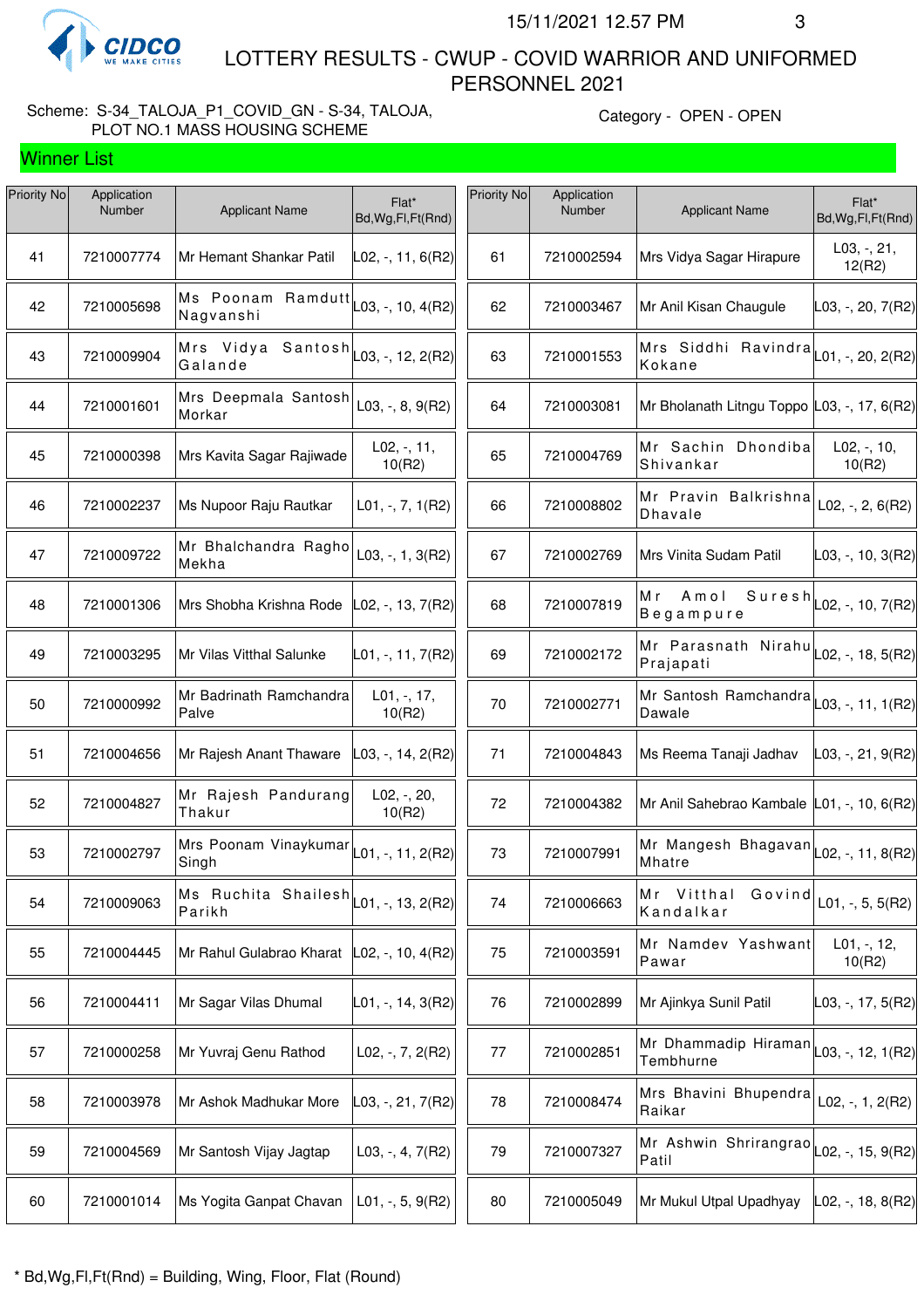

Winner List

 LOTTERY RESULTS - CWUP - COVID WARRIOR AND UNIFORMED PERSONNEL 2021

## Scheme: S-34\_TALOJA\_P1\_COVID\_GN - S-34, TALOJA, PLOT NO.1 MASS HOUSING SCHEME

Category - OPEN - OPEN

| Priority No | Application<br>Number | <b>Applicant Name</b>                                                 | Flat*<br>Bd, Wg, Fl, Ft (Rnd) | Priority No | Application<br>Number | <b>Applicant Name</b>                                           | Flat*<br>Bd, Wg, Fl, Ft (Rnd)          |
|-------------|-----------------------|-----------------------------------------------------------------------|-------------------------------|-------------|-----------------------|-----------------------------------------------------------------|----------------------------------------|
| 81          | 7210003848            | Mr Rohidas Ramchandra<br>Pingale                                      | $L01, -15,$<br>12(R2)         | 101         | 7210004921            | Mr Kanaram Lakharamji<br>Choudhary                              | L02, -, 16, 4(R2)                      |
| 82          | 7210002564            | Mrs Rajshree Chetan Patil                                             | $ $ L02, -, 11, 4(R2)         | 102         | 7210004275            | Mr Gorakhnath Damodhar<br>Kute                                  | L02, $-$ , 4, 5(R2)                    |
| 83          | 7210009981            | Mr Suresh Ambadas<br>Gawade                                           | $L01, -, 3, 4(R2)$            | 103         | 7210002178            | Mr Dipraj Nandkumar $\vert$ L01, -, 8, 10(R2)<br>Pawar          |                                        |
| 84          | 7210004788            | Mr Sunil Babaji Bhuwad                                                | $L01, -, 5, 2(R2)$            | 104         | 7210007725            | Mr Amol Bharat Pawar                                            | $LO2, -14, 4(R2)$                      |
| 85          | 7210001890            | Mrs Alka Vilas Jadhav                                                 | L03, -, 15, 9(R2)             | 105         | 7210005945            | Mr Yogesh Vasant Kadam                                          | L03, -, 7, $4(R2)$                     |
| 86          | 7210007103            | Mr Kaka Dinkar Rajage                                                 | $L03, -, 4, 1(R2)$            | 106         | 7210008143            | Mr Prashant Prabhakr<br>Chaugule                                | $L02, -17,$<br>10(R2)                  |
| 87          | 7210009860            | Mrs Sarika Manoj Bhosale                                              | L01, -, 21, 9(R2)             | 107         | 7210008560            | Mr Shubham Digambar $\vert_{\text{L03, -, 19, 8(R2)}}$<br>Kathe |                                        |
| 88          | 7210008431            | Mr Santosh Ashok Virkar                                               | $L03, -13,$<br>12(R2)         | 108         | 7210009162            | Mr Manoj<br>Chaudhari                                           | $Rajaran$ <sub>L01, -, 19, 5(R2)</sub> |
| 89          | 7210002972            | Mr Raosaheb Mahadeo<br>Bargaje                                        | L03, -, 14, 7(R2)             | 109         | 7210002290            | Mr Sagar Narayan Chikane L03, -, 4, 10(R2)                      |                                        |
| 90          | 7210009832            | Mr Dhanaji Yadavrao<br>Kadam                                          | L02, -, 20, 6(R2)             | 110         | 7210004956            | Mrs Jivita<br>Hemant<br>Dhanawade                               | L01, -, 21, 8(R2)                      |
| 91          | 7210006365            | Mrs Komal Keshav Dhumal   L01, -, 1, 2(R2)                            |                               | 111         | 7210006550            | Mrs Vanita Balasaheb<br>Shinde                                  | L01, $-$ , 2, 3(R2)                    |
| 92          | 7210008754            | Ms Kavita Raghunath $\vert$ $\vert$ 01, -, 16, 7(R2)<br><b>Bhagat</b> |                               | 112         | 7210005609            | Mr Imran Sharafatullah L03, -, 16, 4(R2)<br>Khan                |                                        |
| 93          | 7210001084            | Mr Ganesh Appa Jadhav                                                 | L02, -, 6, 12(R2)             | 113         | 7210001595            | Ms Aishwarya Ashok<br>Surdas                                    | L03, -, 12, 9(R2)                      |
| 94          | 7210006317            | Mr Raju Appa Masal                                                    | L03, -, 21,<br>10(R2)         | 114         | 7210009797            | Sandeepkumar<br>M r<br>Appasaheb Gaikwad                        | $L01, -, 1, 1(R2)$                     |
| 95          | 7210004104            | Mr Rohit Rajendra Jadhav                                              | _01, -, 12, 9(R2)             | 115         | 7210007944            | Mr Kalpesh Pandhari Koli                                        | L01, -, 7, 10(R2)                      |
| 96          | 7210003748            | Mrs Trupti Virendra<br>Wathare                                        | L02, -, 19,<br>11(R2)         | 116         | 7210007603            | Mr Sanil Tanaji Jadhav                                          | $\vert$ L03, -, 13, 5(R2)              |
| 97          | 7210000213            | Mrs Pragati Abhijit Sawant                                            | $ $ L02, -, 3, 10(R2) $ $     | 117         | 7210003342            | Mr Premsing Ramsing<br>Girase                                   | $L03, -, 6, 6(R2)$                     |
| 98          | 7210006796            | Mr Dnyaneshwar Bhimaji<br>Shinde                                      | $L01, -, 2, 6(R2)$            | 118         | 7210002027            | Mr Kiran Rajaram Gavade                                         | $ L02, -, 14, 6(R2) $                  |
| 99          | 7210004160            | Ms Sana Zainuddin Bangi                                               | L02, -, 13, 9(R2)             |             |                       |                                                                 |                                        |
| 100         | 7210007640            | Mr Anandrao Jagannath<br>Phadtare                                     | $L01, -7, 8(R2)$              |             |                       |                                                                 |                                        |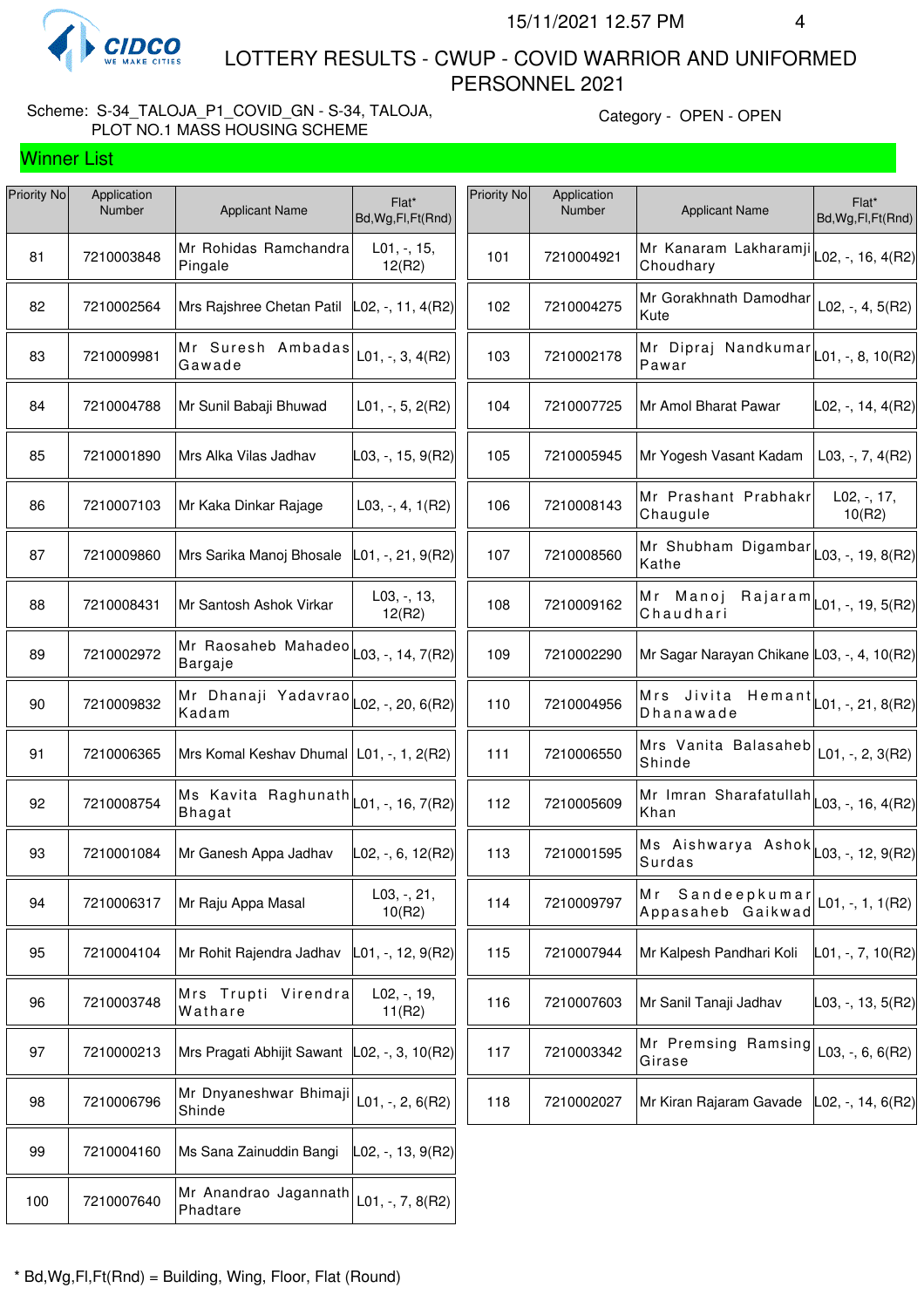

 LOTTERY RESULTS - CWUP - COVID WARRIOR AND UNIFORMED PERSONNEL 2021

## Scheme: S-34\_TALOJA\_P1\_COVID\_GN - S-34, TALOJA, PLOT NO.1 MASS HOUSING SCHEME

Category - SC - SCHEDULED CASTE

| <b>Winner List</b> |  |
|--------------------|--|
|--------------------|--|

| Priority No | Application<br>Number | <b>Applicant Name</b>                         | Flat*<br>Bd, Wg, Fl, Ft (Rnd) |
|-------------|-----------------------|-----------------------------------------------|-------------------------------|
| 1           | 7210001892            | Mrs<br>Kirti<br>Samadhan<br><b>Bhandare</b>   | L02, -, 18, 3(R2)             |
| 2           | 7210005709            | Mr Sandip Ramchandra<br>Chavan                | L01, -, 15, 4(R2)             |
| 3           | 7210005781            | Ms Meena Changdev<br>Kamble                   | L03, -, 19,<br>10(R2)         |
| 4           | 7210008083            | Mr Raju Sudam Gangurde                        | L02, -, 1, 7(R2)              |
| 5           | 7210005833            | Ms Komal Krishnakumar<br>Pol                  | L03, -, 0, 10(R2)             |
| 6           | 7210004950            | Mrs Parinita Vikas Howal                      | L03, -, 21, 3(R2)             |
| 7           | 7210003525            | Mr Kalpesh Jagannath<br>Gholap                | L02, -, 4, 11(R2)             |
| 8           | 7210000187            | Mr Swapnil Satish Mohite                      | $L03, -7, 6(R2)$              |
| 9           | 7210005684            | Ms Neha Naland Gangurde   L01, $-$ , 6, 2(R2) |                               |
| 10          | 7210003150            | Ms Kunda Pandurang<br>Randive                 | $L02, -, 8, 9(R2)$            |
| 11          | 7210008791            | Mr Sharad Jalindra Pawar                      | $L03, -, 6, 5(R2)$            |
| 12          | 7210005685            | Mrs Reshma Revappa<br>Huvale                  | $L02, -, 6, 9(R2)$            |
| 13          | 7210008329            | Ms Anjali Vaijinath Jadhav                    | L01, -, 16,<br>11(R2)         |
| 14          | 7210000506            | Ms Pallavi Chandrakant<br><b>Fulzele</b>      | L03, -, 20, 9(R2)             |
| 15          | 7210007256            | Mr Kumar Prakash Tomke                        | $L01, -, 9, 9(R2)$            |
| 16          | 7210008321            | Ms Sana Jabbar Shaikh                         | L02, -, 1, 10(R2)             |